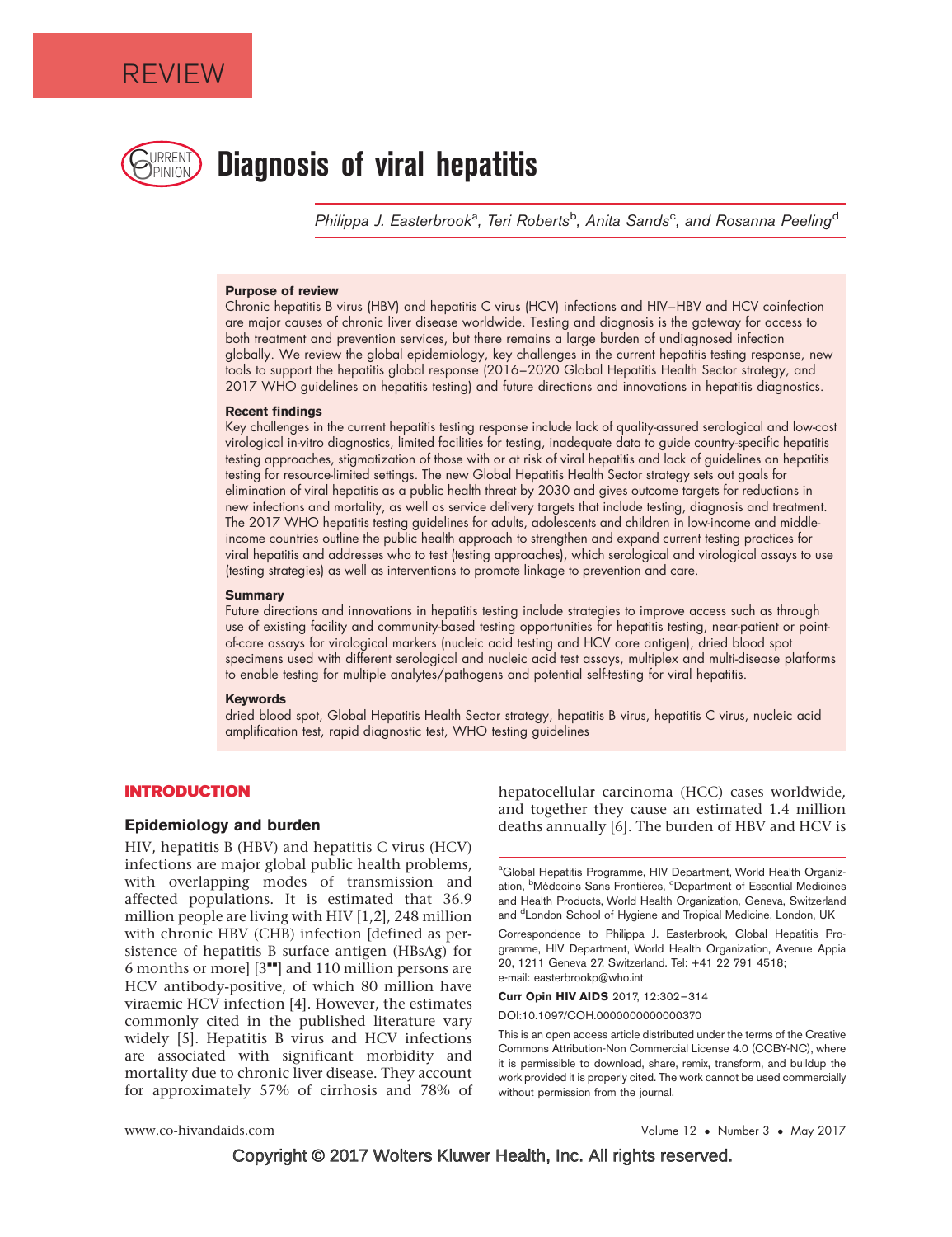## KEY POINTS

- There are an estimated 2.73 and 2.28 million persons with HIV–hepatitis B surface antigen and HIV–anti-HCV coinfection globally. The greatest burden of HIV–HBV coinfection is in sub-Saharan Africa (71% of all cases), and for HIV–HCV is in Eastern Europe and central Asia (27% of all cases). The majority of HIV-HCV coinfection (59% of cases) are in persons who inject drugs.
- The majority of HBV infections are acquired perinatally or in early childhood, many years before HIV acquisition, in contrast to HCV, which is acquired generally in adulthood.
- The current low rate of viral hepatitis testing is a major barrier to scale-up of access to prevention, care and treatment.
- Current viral hepatitis testing strategies include initial serological testing with assays in either rapid diagnostic test or laboratory-based immunoassay format followed by virological testing for HBV DNA and HCV RNA to guide treatment decisions.
- Future directions and innovations in testing include simplified diagnostic algorithms, point-of-care virological assays, multi-disease platforms and self-testing for anti-HCV.

disproportionately high in low-income and middle-income countries (LMICs), particularly in Asia and Africa. Worldwide, the majority of persons with CHB were infected at birth or in early childhood, and perinatal or horizontal transmission predominates in sub-Saharan Africa (SSA) and Asia. In contrast, in high-income settings, such as North America and Europe, transmission is predominantly via injection drug use and highrisk sexual behaviours, especially in MSM [\[7\]](#page-11-0). In middle-income and high-income countries, most HCV infections occur among persons who inject drugs (PWID), whereas in low-income settings, HCV infection is most commonly associated with unsafe injection practices and procedures in healthcare facilities with inadequate infection control [\[8\]](#page-11-0).

#### HIV–hepatitis B virus and hepatitis C virus coinfection

As HIV-infected persons continue to live longer due to increased uptake of antiretroviral therapy (ART), liver disease has emerged as a leading cause of morbidity and mortality in HIV-infected persons coinfected with HBV or HCV [\[9–14\]](#page-11-0). Two recent complementary systematic reviews and meta-analyses have provided updated regional

estimates of HIV–HBV and HIV–HCV coinfection across five different population groups  $[15"$  $[15"$ [,16](#page-11-0)<sup> $\text{m}$ </sup>.

There is an estimated global hepatitis B surfance antigen (HBsAg) prevalence of 74% [interquartile range (IQR) 5.0–11.2%] in HIV-infected persons, and a burden of 2.73 million (IQR 1.7–4.3 million; IQR 1.3–4.4million) HIV–HBsAg coinfected persons, based on a systematic review  $[15$ <sup> $\bullet$  $]$ </sup>. The greatest burden is in SSA (71% of all cases; 1.96 million), as it is the most affected region for HIV infection (65% or 22 million of total global HIV infections), followed by Southeast Asia (10% of all cases; 288 816). There is an estimated global HCV antibody (anti-HCV) seroprevalence of 6.2% [IQR 3.4–11.9 (IQR 5.0–11.2%)] in HIV-infected persons, and a burden of 2.28 million (IQR 1.3–4.4 million) HIV–HCV antibody coinfected persons  $[16$ <sup> $H$ </sup>, of which 1.36 million are in PWID. However, in contrast to HIV–HBV infection, the greatest HIV–HCV burden is in Eastern Europe and Central Asia (27% of all cases), because of the large HIV-infected population of PWID, followed by SSA (19% of all cases). These recent global estimates of HIV–HBV and HCV coinfection are lower than the previously reported prevalence of coinfection [\[5,9,17–20\].](#page-11-0)

#### Differences between epidemiology of HIV– hepatitis B virus and HIV–hepatitis C virus coinfection

The two companion reviews  $[15$ <sup> $\cdot$ </sup>[,16](#page-11-0) $\cdot$ <sup>\*</sup>[\]](#page-11-0) highlight further important distinctions between the epidemiology of HIV–HBV and HIV–HCV coinfection. Prevalence of HCV coinfection varies widely and is highest in PWID [82.4% (95% confidence interval (CI) 55.2–88.5)], followed by MSM 6.4% (3.2–10.0), with much lower rates within the general population [2.4% (IQR 0.8–5.8)]. In contrast, HBsAg prevalence is similar across different HIV-infected population/exposure groups, and in particular between the general population (6.6%) and higher risk behaviour groups such as PWID (7.0%) and MSM (6.1%). This overall lower HBsAg prevalence, even in very high-risk groups, is largely because the majority of HBV infection is acquired perinatally or in early childhood, many years before HIV acquisition, in contrast to HCV, which is acquired generally in adulthood, as for HIV. Globally, PWID accounted for only 7% of all HIV–HBV but 59% of HIV–HCV coinfections.

#### Impact of HIV coinfection on natural history of hepatitis B virus and hepatitis C virus

The interaction with HIV affects the transmission and natural history of HBV and HCV infections [\[9,10,12,18\]](#page-11-0). HBV coinfection in HIV-infected

Copyright © 2017 Wolters Kluwer Health, Inc. All rights reserved.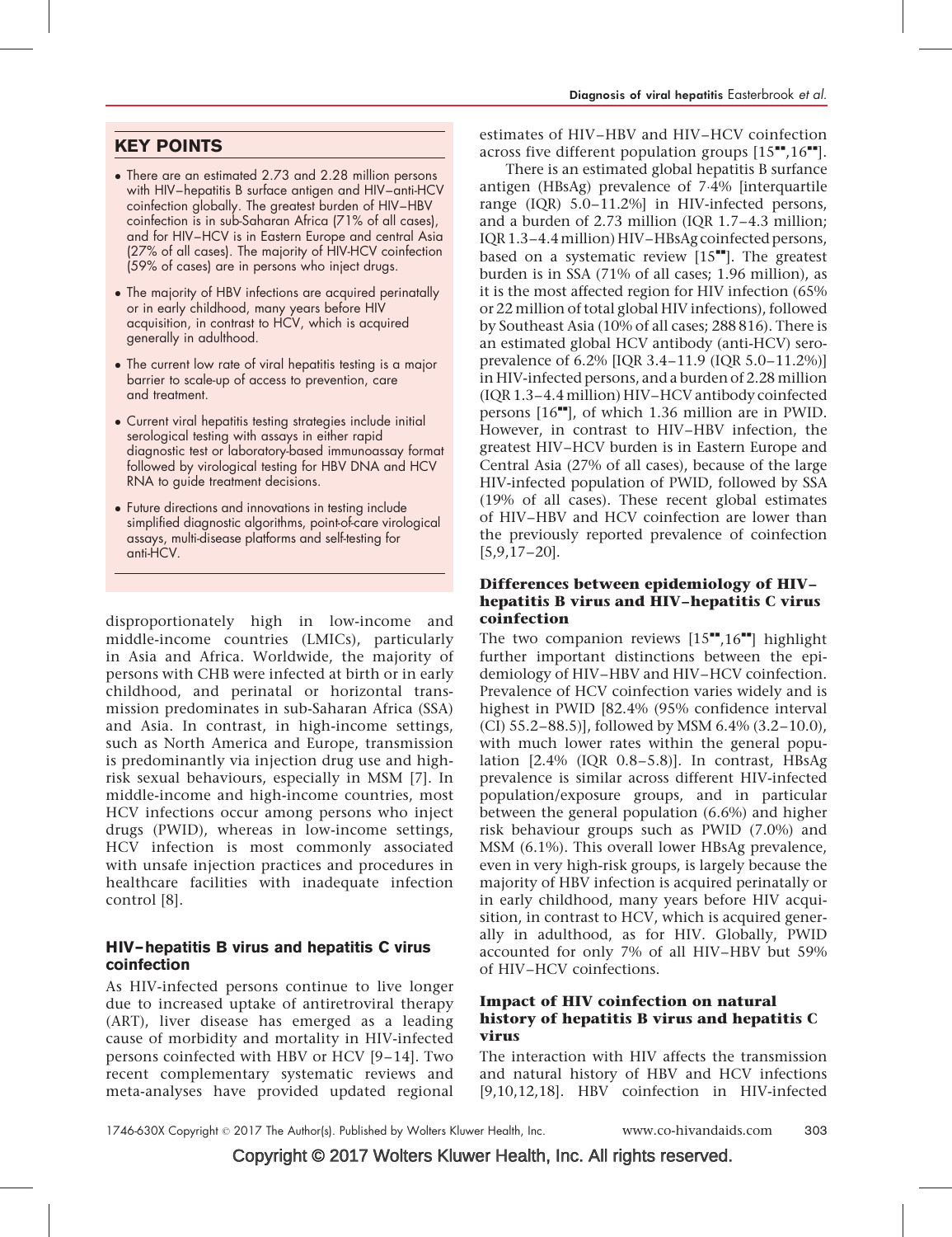persons is associated with less spontaneous clearance of HBsAg, higher rates of chronicity and occult HBV (HBV DNA detected in the absence of HBsAg), accelerated fibrosis progression with increased risk of cirrhosis and HCC and higher liver-related mortality [\[9,10,14,18\].](#page-11-0) HIV infection also doubles the risk of HCV perinatal transmission in HIV-infected mothers [\[21,22\]](#page-11-0) and is associated with less-spontaneous HCV clearance, higher HCV viral loads and more rapid HCV disease progression [\[8,23–25\]](#page-11-0). Although ART improves outcomes in both and HCV coinfected patients, they may also increase the risk of hepatoxicity from ART three-fold to five-fold [\[8,10\],](#page-11-0) and cross-resistance between HIV and HBV drugs is common [\[26\].](#page-11-0)

#### Strategies for control

#### Hepatitis B virus

Universal infant and birth-dose hepatitis B vaccination remains the key strategy for prevention and control of the HBV epidemic [\[27\].](#page-11-0) High levels of coverage have resulted in a substantial decrease in new cases of HBV infection in those aged under 15 years [\[28\]](#page-11-0). However, rates of adult vaccination in vulnerable high-risk groups, such PWID, MSM, sex workers or prisoners, remain low, and these need to be specifically targeted for hepatitis B and C testing, catch up hepatitis B vaccination and other preventive interventions [\[29\]](#page-11-0). As Tenofovir (TDF) is the most effective drug for long-term treatment of HBV [\[30\],](#page-11-0) the impressive global scale-up of HIV testing and treatment [\[1\]](#page-10-0) together with the increasing adoption of a TDF-based regimen as the preferred first-line ART in adults and children aged more than 3 years [\[31\]](#page-11-0) represents a major global opportunity to identify and effectively treat those who also have HBV coinfection, as well as to reduce mother-to-child transmission.

#### Hepatitis C virus

The new era of highly curative short-course directacting oral antiviral therapies for HCV has revolutionized the treatment of chronic HCV infection and offers the potential to not only improve individual clinical outcomes but also reduce transmission [\[32\].](#page-11-0) There is a need to continue to scaleup HIV and HCV prevention interventions in higher risk populations, especially PWID with needle or syringe exchange programmes, opiate substitution therapy and provision of ART. This is in addition to strategies to improve injection safety both worldwide and especially in Eastern Europe and Southeast Asia.

#### GOALS OF HEPATITIS TESTING

Testing and diagnosis of CHB and HCV infection is the entry point for access to both prevention as well as care and treatment services. Early identification of persons with CHB or HCV infection enables them to receive the necessary care and treatment to prevent or delay progression of liver disease. Knowledge of HBV status is important to guide optimal selection of ART regimens that include use of TDF, but also in maintaining an agent active against HBV when a treatment switch is required as withdrawal can be associated with liver flares and acute on chronic liver disease [\[33\].](#page-11-0) Testing also provides an opportunity to link to interventions that reduce transmission, such as counselling on risk behaviours and the provision of prevention commodities (such as sterile needles and syringes) and hepatitis B vaccination.

#### CHALLENGES IN HEPATITIS TESTING

Despite the significant burden of disease due to HBV and HCV infections and HIV–HBV and HCV coinfection, and the advances and opportunities for treatment, the majority of people coinfected with HBV or HCV remain undiagnosed and unaware of their infection [\[34\]](#page-11-0). It is estimated that less than 5% of people with CHB or HCV infection know their status  $[34,35$ <sup> $\blacksquare$ </sup>, but in low-income and middleincome settings, this is even lower  $\left($  < 1%). This is also particularly poor in populations such as PWID, prisoners, sex workers and MSM, for whom access to care and treatment are already challenging [\[32\].](#page-11-0)

There are several key reasons for this low rate of hepatitis testing [\[36\]](#page-11-0). These include lack of awareness about hepatitis B and C disease and potential treatments among patients and healthcare workers; limited facilities or services for hepatitis testing, including those that can reach most affected and vulnerable populations, such as harm reduction services; limited access to reliable and low-cost HBV and HCV diagnostics, including rapid diagnostic tests (RDTs) and virological assays that are quality assured by stringent regulatory authorities and/or WHO prequalified; poor laboratory capacity and limited access to additional tests to stage liver disease and guide treatment decisions, such as transient elastography (e.g. FibroScan); weak hepatitis surveillance programmes and limited national and subnational data on epidemiological situation to guide country-specific hepatitis testing approaches; high levels of stigma, discrimination and social marginalization of those with or at risk of viral hepatitis, such as PWID, MSM, prisoners and sex workers; lack of testing guidance for low-income and middle-income settings and a limited evidence

<sup>304</sup> www.co-hivandaids.com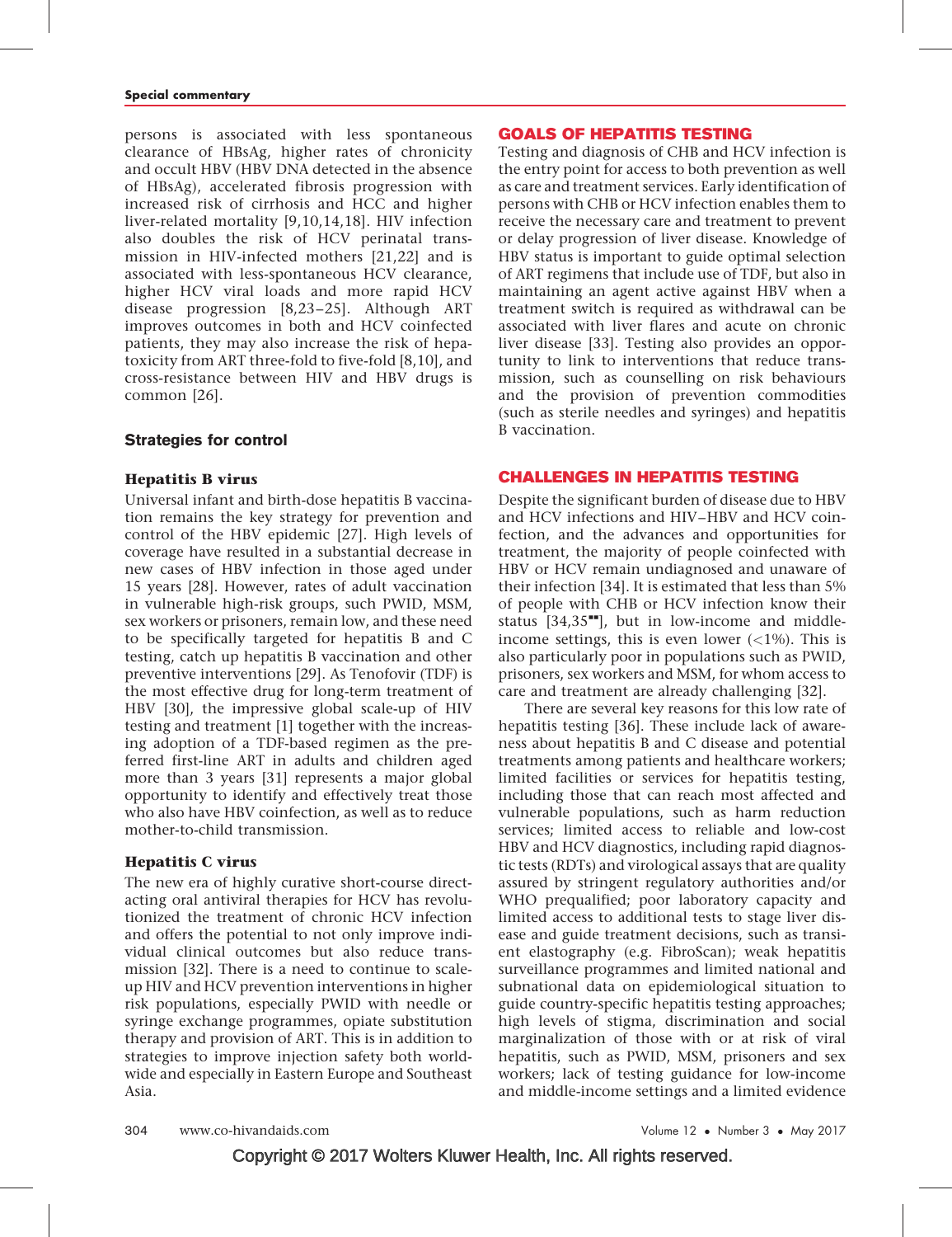base to guide hepatitis testing approaches; lack of political and financial commitment, including from traditional donors, and that few countries have designated hepatitis units and budgets within their health ministries to lead the development of a hepatitis strategy.

## Testing strategies

#### Hepatitis B virus testing

CHB infection is diagnosed by detection of HBsAg using serological assays [in either RDT or laboratorybased immunoassay formats that include the enzyme immunoassay (EIA), chemiluminescence immunoassay (CLIA) and electrochemilumines-cence assay (ECL)[\]](#page-11-0)  $[37$ <sup> $\bullet$  $\bullet$ </sup>]. Confirmation of the presence of HBsAg may be carried out by performing a neutralization step using a specific anti-HBs-containing reagent in the same assay or by repeating HBsAg testing using a different assay of similar sensitivity (i.e. two-assay serological testing strategy). The choice of which format of serological assays to use will depend on a variety of factors – most importantly, ease of use and the characteristics of the testing site, such as storage facilities, infrastructure, level of staff skills and cost. This is followed by measurement of HBV DNA levels and liver function which, together with staging of liver disease (based on clinical assessment or use of noninvasive tests for presence of cirrhosis and of liver function), guides treatment decisions [\[30\]](#page-11-0). HBeAg may also be useful to assess for viraemic HBV infection, especially where HBV DNA testing is unavailable and where use of TDF prophylaxis to prevent mother-to-child transmission in mothers with high levels of viraemia may be indicated. However, there is a paucity of good quality HBsAg and HBeAg RDTs on the market, and to date none have met the requirements for WHO prequalification [\[38](#page-11-0)"[\]](#page-11-0). In addition, further studies are needed to validate the accuracy of HBeAg as a measure of viraemic infection compared with HBV DNA, given the lack of correlation in some studies [\[39\]](#page-11-0).

## Hepatitis C virus testing

The principal assays used to determine exposure to HCV, (indicative of either past or current infection), rely on detection of antibodies to HCV using relatively inexpensive serological assays. Currently, two RDTs have been WHO prequalified [\[38](#page-11-0)"[\].](#page-11-0) However, such antibody-based assays are unable to detect infection soon after acquiring HCV infection, as antibodies may not be detected for 2–3 months in an individual who has been recently infected. This

diagnostic window period can be shortened by using assays that also directly detect HCV antigen. Once exposure to HCV is established, testing for viraemic HCV infection is performed through detection of HCV RNA [using either quantitative or qualitative nucleic acid tests (NAT)] or HCV (p22) core antigen (HCVcAg).

#### With HIV coinfection

There are several issues specific to diagnosis of hepatitis B and C in the context of HIV coinfection. Studies show a reduced diagnostic performance and sensitivity of HBsAg assays in HIV-infected persons [\[40\]](#page-11-0) but that EIAs perform well. In individuals with known HIV-positive status, the pooled clinical sensitivity of RDTs was 72.3% (95% CI: 67.9– 76.4), but specificity was 99.8% (95% CI: 99.5– 99.9), compared with a pooled clinical sensitivity and specificity of 92.6% (95% CI: 89.8, 94.8) and 99.6% (95% CI: 99, 99.9), respectively, among HIVnegative persons. Possible explanations for this reduced sensitivity among HIV-infected persons include an increased incidence of occult hepatitis B in HIV-positive persons or the use of TDF or lamivudine-based antiretroviral regimens, which are active also against HBV. Generally, the performance of anti-HCV RDTs is high [\[41\],](#page-11-0) but there have been high rates of false positives and false negatives, particularly using earlier generation HCV serology assays in surveys in SSA [\[42\]](#page-11-0). HCV serological assay performance, especially RDTs, has not been well studied in HIV coinfection [\[41\]](#page-11-0). There is a need for further evaluation of the impact of HIV positivity (and also of  $CD4^+$  cell count, viral load and ART exposure, by regimen) on the sensitivity and specificity of all serological assays (especially RDTs) for the detection of HBsAg and anti-HCV, and to further validate EIAs and RDTs using less invasive and simpler methods of sample collection, such as oral fluid, capillary whole blood and dried blood spot (DBS) specimens. Finally, high-quality RDTs for screening of blood and blood products for transfusion, particularly in emergencies and in low-income settings, are needed, as current RDTs may not be sufficiently sensitive to be used for blood screening.

#### GLOBAL TOOLS TO SUPPORT THE HEPATITIS RESPONSE

New tools to support the hepatitis global response include a 2016–2020 Global Hepatitis Health Sector (GHHS) strategy with targets for testing and diagnosis  $[35$ <sup> $\text{m}$ </sup>[\]](#page-11-0), and WHO 2017 hepatitis testing guidelines for adults, adolescents and children in LMICs  $[37$   $]$ .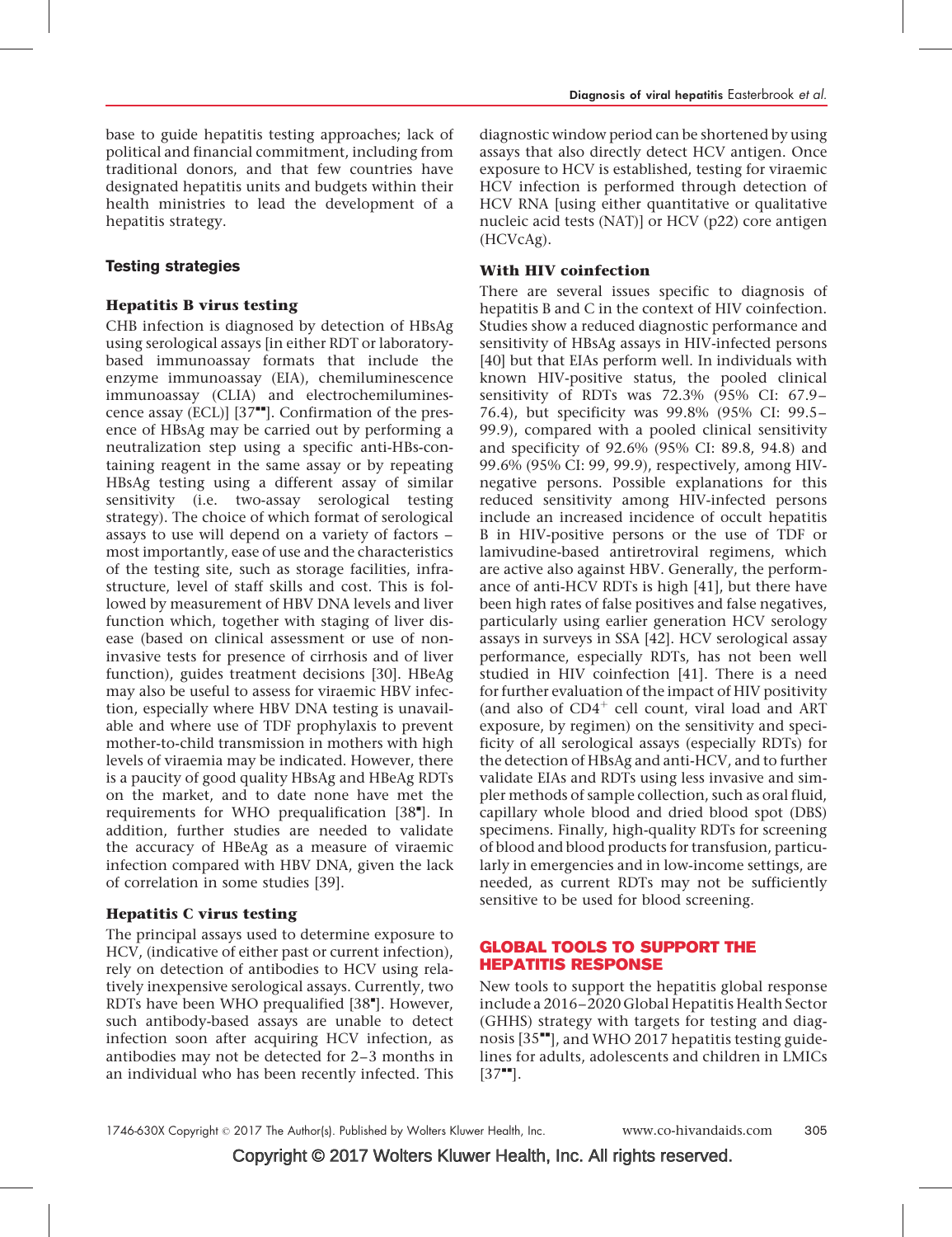#### Global hepatitis health sector strategy and targets

In response to the two World Health Assembly resolutions on viral hepatitis in 2010 and 2014 [\[43,44\]](#page-11-0), together with a growing recognition of the huge public health burden of hepatitis and opportunities for action, a GHHS strategy on viral hepatitis was developed and launched in 2016 [\[34\].](#page-11-0) This new strategy sets out goals for elimination of viral hepatitis as a public health threat by 2030 and outlines a series of impact and service delivery coverage targets as well as priority actions to be taken by countries and the WHO to achieve these targets. A major service delivery goal is the scale-up of diagnosis and those on treatment. For HBV infection, this means at least 30% diagnosed by 2020 and 90% by 2030 (compared with  $\langle 1\%$  in 2015) and a corresponding 8 million persons receiving hepatitis treatment by 2020 (5 million HBV and 3 million HCV) and 80% of those eligible by 2030 (compared with 2015 baseline of  $\langle 1\% \rangle$ .

#### Recommendations of WHO 2017 testing guidelines

These are the first global guidelines on testing for CHB and HCV infections directed at LMICs  $[37$ <sup> $H$ </sup>[\]](#page-11-0) and complement published guidance by WHO on the prevention, care and treatment of CHB [\[30\]](#page-11-0) and HCV [\[32\]](#page-11-0) infections. The guidelines outline the public health approach to strengthening and expanding current testing practices for viral hepatitis and address what serological and virological assays to use (testing strategies), and who to test (testing approaches), as well as interventions to promote linkage to prevention and care. They are intended for use across different age groups and populations. The target audiences are national programme managers in ministries of health and healthcare providers in LMICs responsible for planning and implementing hepatitis testing, prevention, care and treatment services. The Grading of Recommendations, Assessment, Development and Evaluation system was used to categorize both the strength of recommendations as strong or conditional (based on consideration of the quality of evidence, balance of benefits and harms, acceptability, resource use and programmatic feasibility) and the quality of evidence as high, moderate, low or very low.

These guidelines also build on a decade of evolution in WHO HIV testing guidance [\[45\]](#page-11-0) that includes provider-initiated testing guidance, service delivery guidance, couples testing and home based testing and recent guidance on self-testing. The key recommendations on who to test and testing

approaches, how to test and testing strategies, and interventions to promote uptake of testing and linkage to care are summarized below, and the algorithms for diagnosis, management and monitoring are presented in Figs 1 and 2.

## Who to test for hepatitis B virus and hepatitis C virus infection: testing approaches

The guidelines recommend to offer focused testing to individuals from populations most affected by HBV or HCV infection (i.e. who are either part of a population with higher seroprevalence or who have a history of exposure or high-risk behaviours for HBV or HCV infection), such as PWID, prisoners, MSM and persons infected with HIV. In settings with a seroprevalence of at least 2 to 5% of HBsAg or HCV antibody (anti-HCV), it is recommended that all adults have routine access and be offered testing (i.e. a general population testing approach) or to use 'birth cohort' testing for specific age groups with higher anti-HCV seroprevalence. These different testing approaches should make use of existing facility-based [such as antenatal clinics (ANC), HIV or TB services] or community-based testing opportunities including HIV testing programmes, but highlight that targeted approaches may be required for PWID and MSM in whom stigmatization and other factors may limit access to services for testing and treatment.

#### How to test for hepatitis B virus and hepatitis C virus infections: serological assays and testing strategies

Overall, the guidelines recommend the use of a single quality-assured serological assay (i.e. either a laboratory-based EIA or RDT to detect HBsAg and anti-HCV). Assays used should meet minimum performance standards and preferably be delivered at the point-of-care to improve access and linkage to care and treatment.

#### Confirming viraemic infection and monitoring for treatment response

Following reactive anti-HCV serology, a quantitative or qualitative RNA NAT is recommended as the preferred testing strategy to diagnose viraemic infection. Detection of core HCV antigen, in which the assay has comparable clinical sensitivity with NAT technologies, may be considered as an alternative. The use of HBV DNA NAT following reactive HBsAg serology is recommended to help further guide who to treat or not treat if there is no evidence of cirrhosis and to monitor for treatment response based on existing recommendations from the 2015 WHO HBV management guidelines [\[30\]](#page-11-0).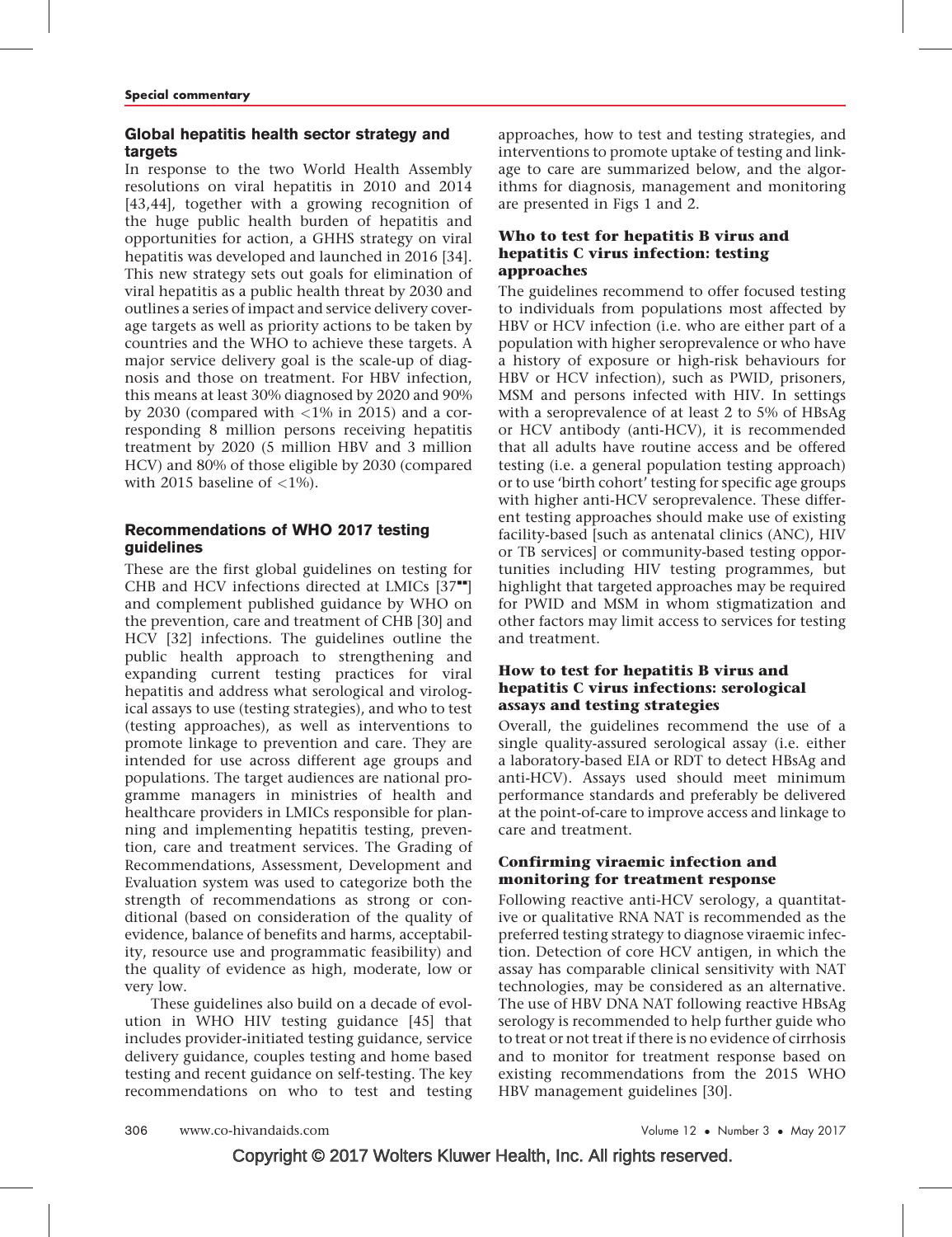

FIGURE 1. Summary algorithm for diagnosis, management and monitoring of chronic hepatitis B infection (Reproduced from  $[35 - 1]$  $[35 - 1]$ .

#### Use of dried blood spot specimens and other strategies to promote uptake of testing and linkage to care

The use of capillary (finger-stick or heel-stick) whole blood DBS specimen collection for both serological and NAT assays for HBV and HCV infection may be considered in order to facilitate access to testing:- in certain settings where there are either no facilities or expertise to take venous blood specimens; in persons with poor venous access; or where quality assured

RDTs are not available or their use is not feasible. Programmes should consider only the use of assays that have been validated by their manufacturer for use with DBS specimens. Other recommended interventions to promote uptake of hepatitis testing and linkage to care include peer and lay health worker support in community-based settings, clinician reminders to offer testing in facilities, and testing as part of integrated services within drug treatment and community-based harm reduction services.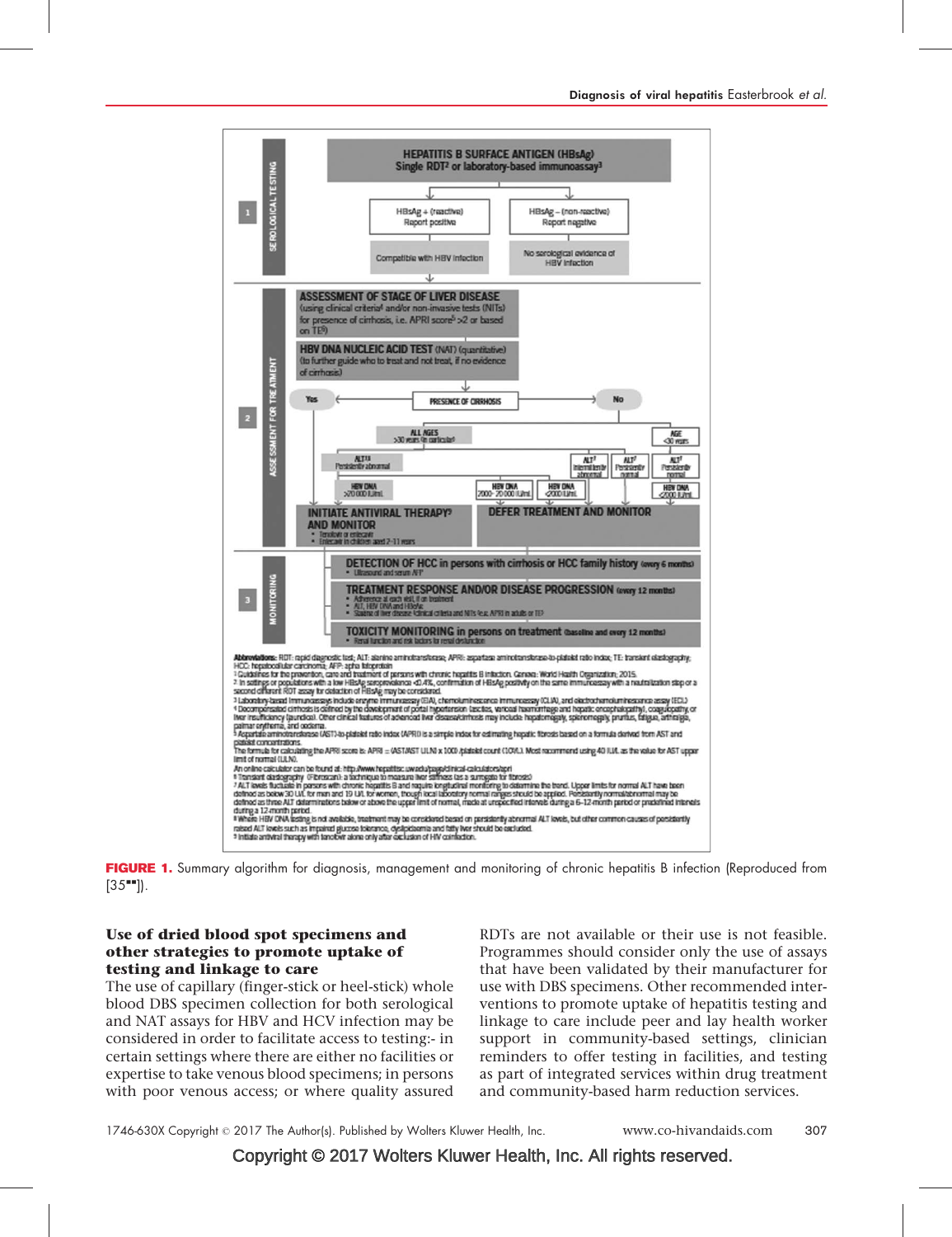

FIGURE 2. Summary algorithm for diagnosis, management and monitoring of chronic hepatitis C infection (Reproduced from  $[35$   $]$ ).

#### IMPLEMENTATION CONSIDERATIONS AND FUTURE DIRECTIONS

#### Guidance on implementation

These guidelines also provide practical guidance on different service delivery models for testing, pre-test and post-test counselling and tailored testing approaches in specific populations (e.g. PWID, prisoners, pregnant women, couples and partners,

children and adolescents). To support national implementation of these recommendations in LMICs, there is also a framework for country decision-making and planning in several key areas as summarized in Fig. 3  $[37$ <sup> $\text{m}$ </sup>[\].](#page-11-0)

#### Country requirements for implementation

Important future directions in hepatitis testing will include the following: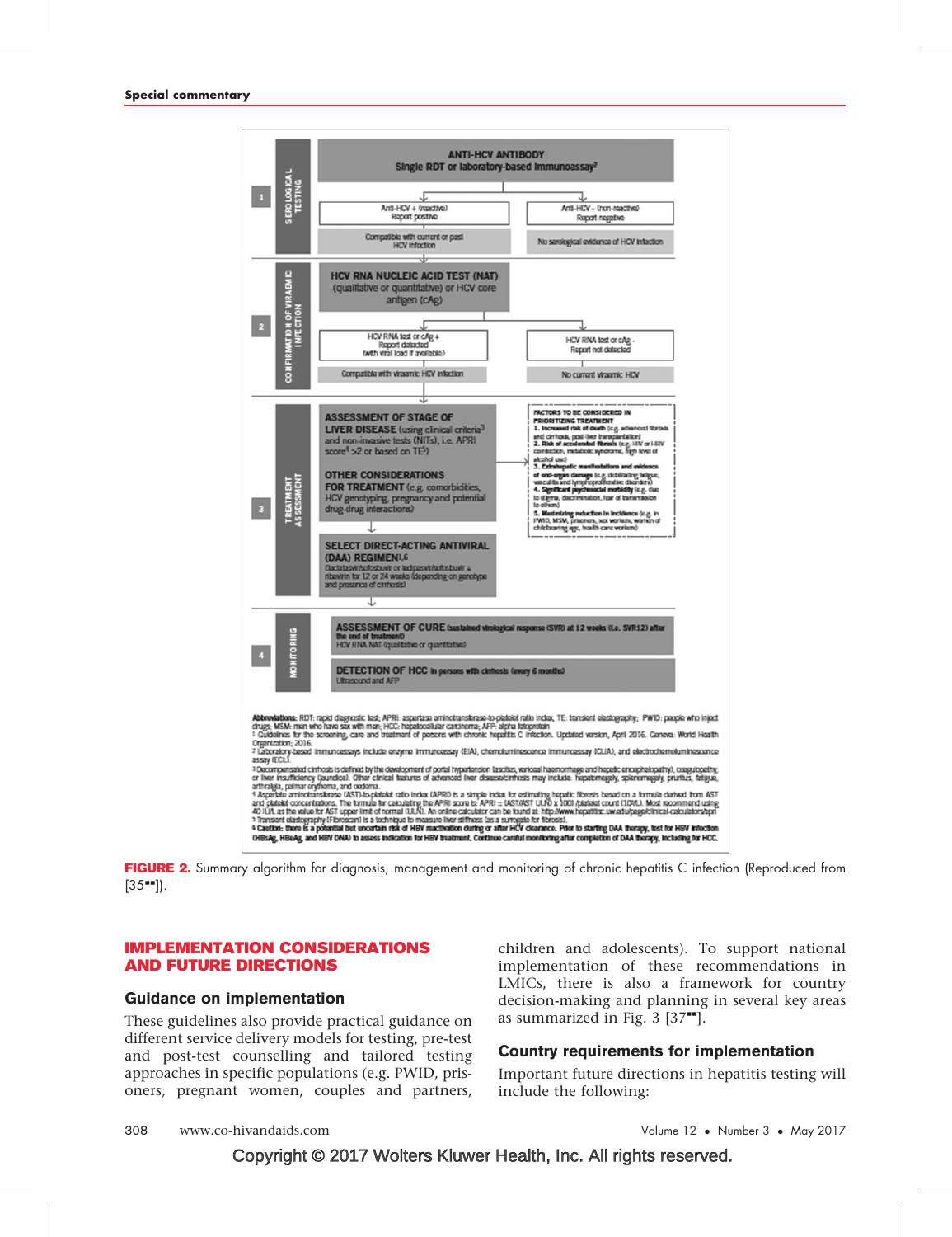How to organise hepatitis laboratory testing services

To ensure the quality and accuracy of hepatitis testing. This includes consideration of the following key elements:

- . A national framework for hepatitis testing (e.g. national testing policies, regulatory mechanism, and national reference laboratory);
- Financing strategy and planning;
- · Building capacity for testing services (e.g. management of human resources, procurement and supply chain, storage and transportation, equipment and laboratory information systems);
- · Setting national standards for testing (e.g. performance and operational characteristics for assays, standardized testing strategies, validation of testing algorithms (product selection), and methodology for assay selection);
- Assuring quality and safety of testing services (e.g. quality management systems, personnel, training and supportive supervision)

How to plan the best strategic mix of different testing approaches

There are many facility- and community-based approaches to delivering hepatitis testing. Countries need to consider a strategic mix of these different testing approaches to reach different populations and those currently undiagnosed, including opportunities to integrate hepatitis testing with existing services. The selection of testing approaches should be based on consideration of the following:

- National context and epidemiology (e.g. prevalence, populations affected and undiagnosed burden);
- Existing health-care and testing infrastructure and laboratory specimens testing referral network;
- . Current testing uptake and coverage (number and proportion with chronic HBV or HCV who have been diagnosed)<sup>3</sup>;
- · Programme costs and cost-effectiveness of different testing approaches at national and subnational levels;
- Available financial and human resources

FIGURE 3. Implementation considerations for national hepatitis programmes. (Reproduced from [\[35](#page-11-0)<sup>om</sup>[\]](#page-11-0)).

Service delivery models: Service delivery of hepatitis testing may be optimized by integrating hepatitis testing into other healthcare and testing services such as HIV and sexually transmitted infection clinics, antenatal services, drug dependency and prison services to increase efficiency, reach and acceptability. There is also a need to expand opportunities for community-based testing to reach marginalized groups and ensure equitable access to testing. Appropriate models of integration and linkage will depend on the country context and health system.

Adaptation of the WHO hepatitis testing guidance into national hepatitis plans and policies according to country epidemiological context and health systems that target priority populations and locations. For example, priority might be given to specific age groups (such as those born between certain dates), certain high prevalence groups (such as incarcerated persons, people who inject drugs, migrants, haemodialysis patients, people who undergo skin-piercing procedures including tattooing, some indigenous communities, sex workers and MSM) and those with evidence of liver disease.

The 3As- Accuracy, Access and Affordability represent key considerations in implementing testing services. Figure 4 illustrates the type of assays that can be deployed at different levels of the national healthcare system taking into consideration the capacity of facilities, human resources/ technical expertise and infrastructure/environmental demands (e.g. electrical, refrigeration and may involve a trade-off between accuracy and access to achieve greater coverage of testing. For example, at the community or primary healthcare level, testing must be simple and able to be performed by a community worker with use of RDTs. Countries also need to assess the costs of implementing a testing programme and determine what are the drivers of costs to maximize resources. There is a need for simple easy-to-use tools for costing and modelling to support country business plan developments.

Strengthening of national laboratory systems to provide quality diagnosis of CHB and HCV infection, and a reliable supply of quality-assured (WHOprequalified) diagnostics, with simplification of the hepatitis diagnostic pathway. There is a need for more reliable and low-cost RDTs for viral hepatitis B and C, point-of-care (POC) testing for monitoring hepatitis B and C viral load (and hepatitis C antigen) to guide treatment decisions and simplified tests for assessing liver fibrosis and cirrhosis.

Accurate forecasting of country and global needs in diagnostic commodities. Effective testing programmes rely on an uninterrupted supply of diagnostics. Robust procurement and supply management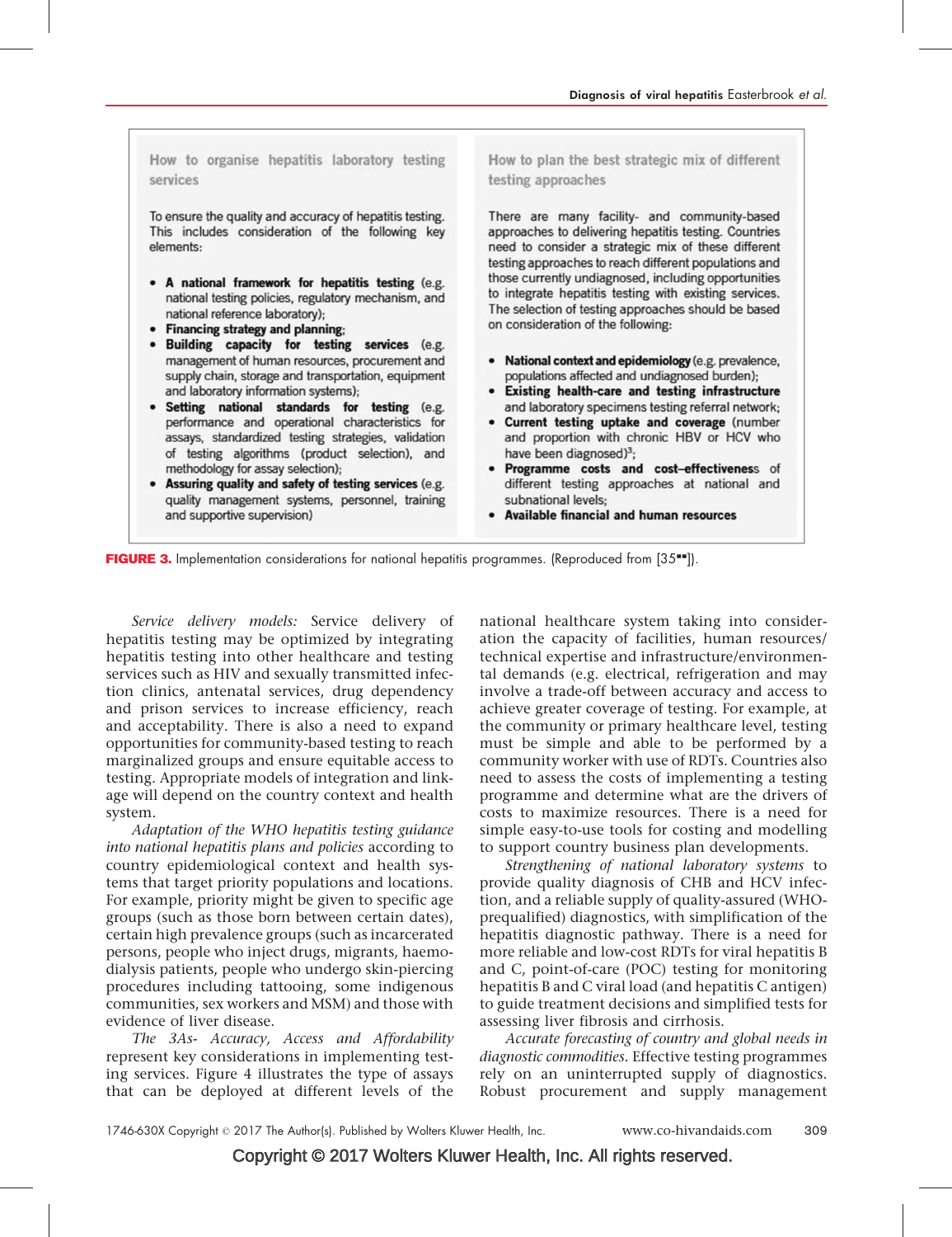

FIGURE 4. Matching diagnostic needs and capacity at different levels of the national healthcare system, with provision of different types of tests depending on the type of facility. Serology: CLIA, chemiluminescence immunoassay; ECL, electrochemiluminescence immunoassay; EIA, enzyme immunoassay; IA, laboratory-based immunoassay; RDT, rapid diagnostic test.; Virology: HCVcAg, HCV core antigen; Lab-NAT; laboratory-based NAT; NAT, nucleic acid test; POC-NAT, point-of-care NAT (Reproduced from [\[35](#page-11-0)<sup>--</sup>[\]\)](#page-11-0).

systems, such as bulk procurement with staggered deliveries, advanced purchasing and improved forecasting are required to ensure savings on procurement and introduce efficiencies in supply management.

#### Quality assurance of hepatitis diagnostics and the WHO prequalification programme

A key barrier to the more widespread adoption of testing is the current lack of quality-assured RDTs. An important contributor to facilitating access to invitro diagnostics (IVDs) of good quality and building the capacity of national authorities to more effectively monitor quality of IVDs is the WHO Prequalification of Diagnostics programme that includes hepatitis B and C diagnostics [\[38](#page-11-0)"[,46\].](#page-11-0) Only a third of countries have some type of regulatory system in place for IVDs; and even where regulations for IVDs exist, often they are not enforced. WHO specifically targets prequalification of the type of IVDs more commonly used in resource-limited settings such as RDTs and EIAs without automated test procedures, which are generally not used in high-income countries where sophisticated centralized laboratory infrastructure exist.

The current WHO prequalification pipeline for hepatitis diagnostic assays as of December 2016 includes eight HCV IVDs and two HBsAg IVDs that are considered eligible to proceed for WHO prequalification according to standardized procedures. To date, two anti-HCV RDTs, two anti-HCV EIAs, one anti-HCV line immunoassy, four HBsAg EIAs have been WHO prequalified. RDTs with a high degree of ease of use that can be used with capillary (fingerstick) whole blood with reduced requirement for cold chain storage will be prioritized given their unique applicability in resource-limited settings where infrastructure and human resources are lacking.

#### DIAGNOSTIC INNOVATIONS AND FUTURE DEVELOPMENTS

Advances in hepatitis virus detection technology have also created new opportunities for enhancing hepatitis testing, as well as monitoring of response to treatment [\[42\].](#page-11-0) Future directions and innovations in testing include simplified single virological assay testing strategies, assays for near-patient or POC use for NAT and core antigen, DBS, multiplex and multidisease platforms and self-testing for anti-HCV.

## Simplified testing strategies

Simplifying testing algorithms will be critical to ensuring affordability and the success of scaling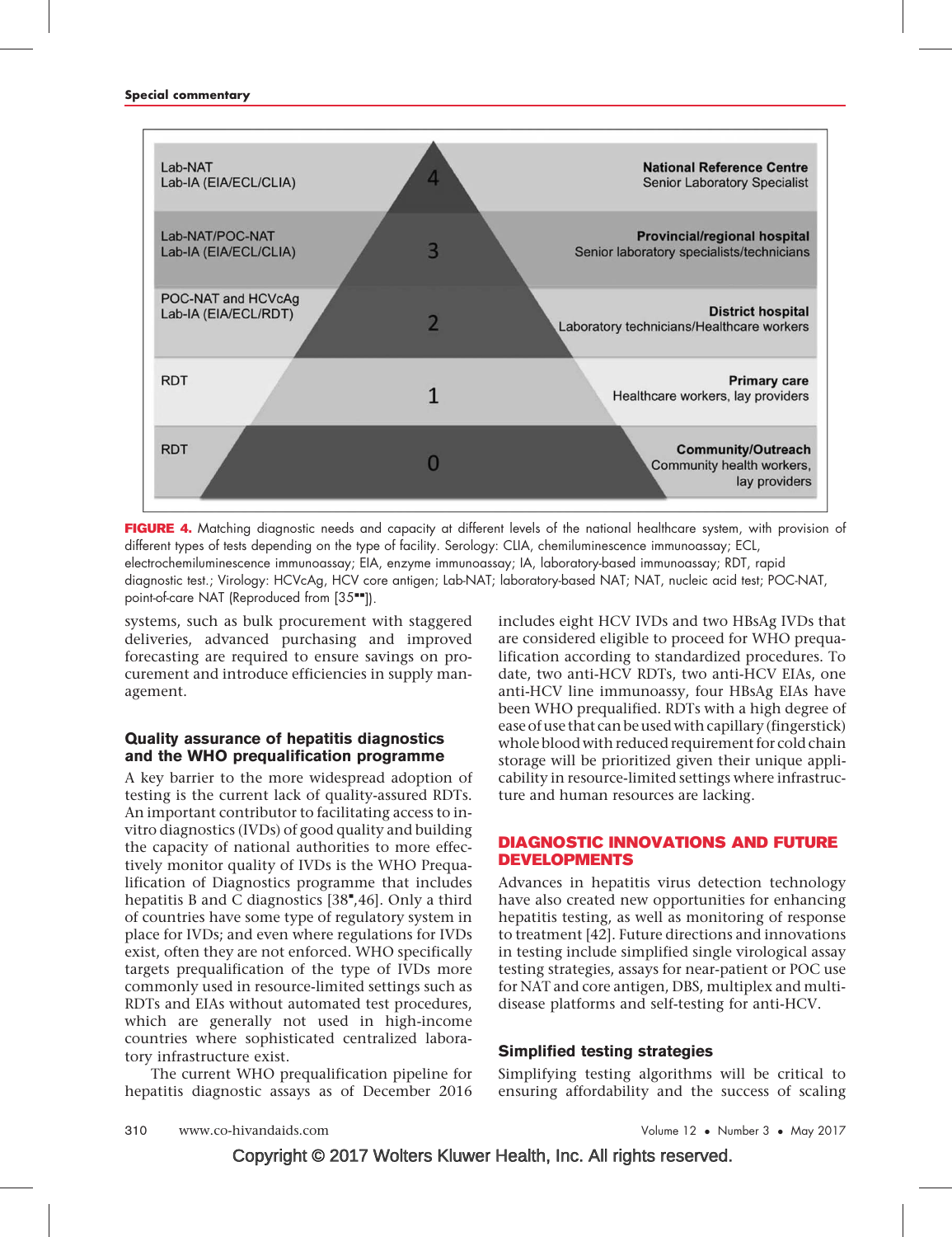up testing. Potential future testing approaches for HCV infection are the adoption of a lessexpensive and more manageable single virological tests for both diagnosis and confirmation of viraemia [\[47,48\].](#page-11-0) However, this may only ever be costeffective in high-prevalence settings and high-risk populations.

## Near-patient or point-of-care testing

The development of reliable, accurate, practical and affordable assays that may be used at or near to POC will be crucial for expanding hepatitis testing services, especially in community-based settings, where there are challenges with cost, transport and venepuncture requirements [\[49\]](#page-11-0). These technologies for viral hepatitis include molecular NAT-based tests for diagnosis and treatment monitoring and HCVcAg testing. These emerging POC devices are able to perform conventional laboratory molecular testing (qualitative and quantitative) in field settings; are easier to use than the laboratory-based NAT assays, as they require minimum training; can be operated on battery or conventional power source; do not require phlebotomy and provide a result within 2 h. Among these are cartridge-based HCV RNA assays, which can be used with existing diagnostic platforms developed for tuberculosis or HIV early infant diagnosis and viral load monitoring. There are also HCVcAg POC platforms in development. These devices offer the possibility of a same-day diagnosis of viraemic infection, either alone or when combined with an HCV antibody RDT, and for test of cure. Outstanding research questions include establishing the distribution of HCV viral load at diagnosis and in the context of viral rebound with treatment failure [and, specifically, the proportion of patients with low viral loads missed by assays that have higher limits of detection (e.g. 3000 IU/ml)]. This information will be useful in assessing the clinical utility of HCV qualitative versus quantitative RNA assays and optimizing the development of future HCV RDTs for HCVcAg detection, including as a one-step diagnostic strategy in a range of higher prevalence settings. A quantitative HBsAg test is currently under evaluation as a potentially simplified alternative strategy to ascertain high levels of viraemia, rather than a test for HBeAg or HBV DNA [\[50\]](#page-11-0).

#### Dried blood spot specimens

Validation of existing assays that can be used with DBS for serological diagnosis, as well as detection and quantification of HCV RNA and HBV DNA, show promise for extending access to hepatitis testing especially in community-based settings. Two recent reviews showed good diagnostic performance using DBS sampling with different commercial hepatitis serological and NAT assays [\[51,52\]](#page-11-0). DBS has been used extensively for early infant diagnosis of HIV but the quality of DBS specimens varies widely due to different collection, drying and storage and elution methods. However, one major challenge in programmes using DBS is linkage to care. Although DBS can be collected at remote sites, specimens have to be sent off to centralized laboratories for testing, often creating major delays in result reporting. Priority areas for research and development include DBS specimen validation by manufacturers of commercial serological and NAT assays, and application for stringent regulatory approval and WHO prequalification to use DBS as an additional specimen type.

#### Multiplex and multi-disease analysers

Multiplex and multi-disease analysers allow for integrated testing of hepatitis B and C alongside other pathogens, for example HIV and syphilis, and can leverage technology developed for other infectious disease programmes. Key advantages include the requirement for lower specimen volume, improved client flow with results for multiple pathogens available at the same time and so fewer patient visits and transport costs. Multiplex RDTs are in development for anti-HIV/anti-HCV, anti-HIV/syphilis/anti-HCV, anti-HIV/syphilis/HBsAg and anti-HIV/anti-HCV/HBsAg. Data on their diagnostic accuracy and impact on patientimportant outcomes are required before adoption. Typically, they are most suitable for district, provincial and national laboratories as the current analysers may require certain precision steps, utilize serum/ plasma specimens and require constant electricity supply and regular maintenance.

## Self-testing

Self-testing is a process in which an individual, who wants to know his or her status, collects a specimen, performs a test and interprets the result themselves, often in private. HIV self-testing is now being conducted in many settings and has increased uptake of testing among people not reached by other existing HIV testing services, many of whom are first-time testers [\[53\].](#page-12-0) The experience with hepatitis self-testing is currently very limited, but it represents a potentially important approach to expand access to testing in the future.

1746-630X Copyright © 2017 The Author(s). Published by Wolters Kluwer Health, Inc. www.co-hivandaids.com 311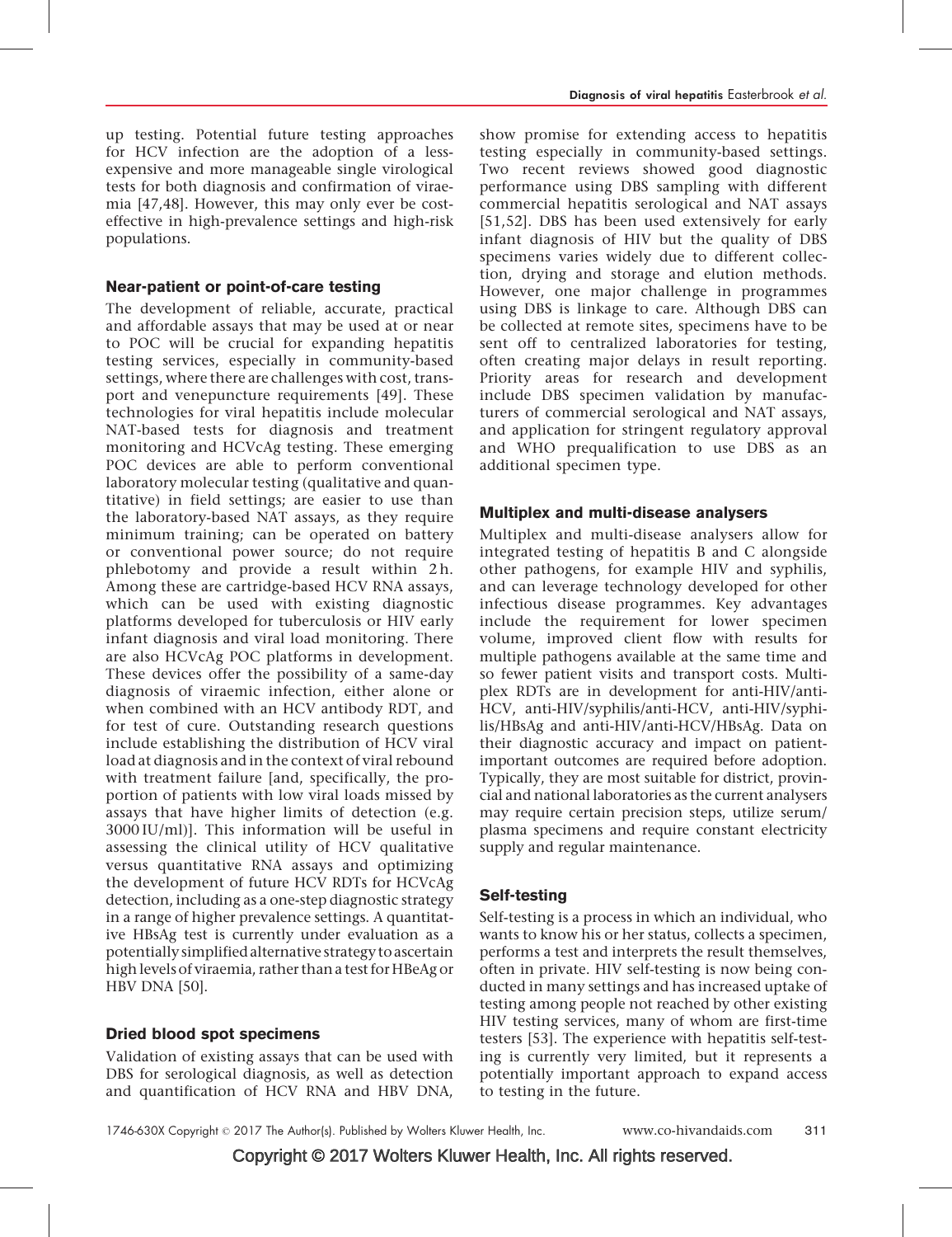#### <span id="page-10-0"></span>Service delivery

In addition to these technological innovations, there have been advances in the mode of delivery of testing, so that promising new technologies reach target populations. Supply chain management is one of the major challenges in healthcare delivery in low-income rural settings where there is limited access to laboratories or any form of diagnostic testing. Although assays for use at POC can help increase access to hepatitis testing, such decentralization of testing can also place major stresses on already fragile health systems. Unmanned aerial vehicles (UAVs), also referred to as drones, are remotely operated robotic airplanes that have emerged as a potentially valuable technology to deliver healthcare supplies, such as RDTs, DBS specimens, blood products and vaccines, to remote locations with poor transport routes, especially during the rainy season [\[53\]](#page-12-0). UAVs can carry a payload of 2–3 kg (sufficient for 100 RDTs), fly a distance of approximately 60 km and either land or do aerial drops of their payload onto a target area. Pilot projects in HIV and other areas are ongoing in Malawi, Rwanda, Zambia, the Dominican Republic, Haiti, Papua New Guinea and Bhutan [\[54–57\].](#page-12-0)

A further priority is to address key research gaps that will in turn inform future global guidance on viral hepatitis testing in LMICs. In particular, there is a need for formal evaluation of different HBV and HCV testing approaches [i.e. routine general population, focused risk-based, antenatal clinic (ANC) and birth cohort testing] using different service delivery models (community-facility-based or health-facility-based). This can take the form of comparative trials, large-scale implementation studies or demonstration projects in a range of epidemic settings and populations in LMICs.

#### **CONCLUSION**

To overcome current challenges in hepatitis testing and substantially increase awareness of hepatitis status and earlier diagnosis, there is a need to provide a secure supply of quality-assured affordable diagnostics, services that can reach those populations most affected, well functioning laboratories to ensure high-quality testing and treatment monitoring, an appropriately trained health workforce and active involvement of affected communities. The new WHO global testing guidelines provide a major opportunity to improve identification and treatment of persons with CHB and HCV infection, and achieve the 2016 Global Health Sector Strategy on viral hepatitis targets on testing and treatment. This will, in turn, improve clinical outcomes, save lives and reduce hepatitis B and C transmission. Advances in hepatitis virus detection technology have created new opportunities for enhancing testing referral and treatment, with simplified one-assay testing algorithms, use of POC molecular tests, multiplex or polyvalent testing, self-testing and new modes of service delivery.

#### Acknowledgements

Many professionals from a range of backgrounds and specialties have contributed to the development of this guidance. WHO is sincerely grateful for their time and support. The following experts served on the Guidelines Development Group: Jacinto Amandua (Ministry of Health, Uganda); Isabelle Andrieux-Meyer (Médecins Sans Frontières, Geneva, Switzerland), Manal Hamdy El-Sayed (Egypt National Hepatitis Committee), Charles Gore (World Hepatitis Alliance, London, UK), Niklas Luhmann (Me´dicins du Monde, Paris, France), Michael Ninburg (Hepatitis Education Project, Seattle, USA), Richard Njouom (Centre Pasteur of Cameroon), John Parry (Public Health England, London, UK), Trevor Peter (Clinton Health Access Initiative, New York, USA), Teri Roberts (Foundation for Innovative New Diagnostics, Geneva, Switzerland), Giten Khwairakpram Singh (TREAT Asia/amFAR), Lara Tavoschi (European Center for Disease Prevention and Control, Stockholm, Sweden), Roger Chou (Oregon Health & Science University, Portland, USA)(Methodologist) and Richard Tedder – unable to attend (Public Health England, London, UK). The chair of the Guidelines Development Group was Margaret Hellard (Burnet Institute, Melbourne Australia). Roger Chou (Oregon Health and Science University, Portland, USA) was the guidelines methodologist. WHO Regions: Fabian Ndenzako (WHO Regional Office for Africa), Nicole Simone Seguy (WHO Regional Office for the South East Asia) and Nick Walsh (WHO Regional Office for the Western Pacific).

The opinions expressed are those of the author(s) and do not necessarily represent those of the organization.

#### Financial support and sponsorship

None.

#### Conflicts of interest

There are no conflicts of interest.

#### REFERENCES AND RECOMMENDED READING

Papers of particular interest, published within the annual period of review, have been highlighted as:

- of special interest
- of outstanding interest
- 1. World Health Organization. Global health sector response to HIV, 2000– 2015: focus on innovations in Africa: progress report. Geneva: World Health Organization; 2016.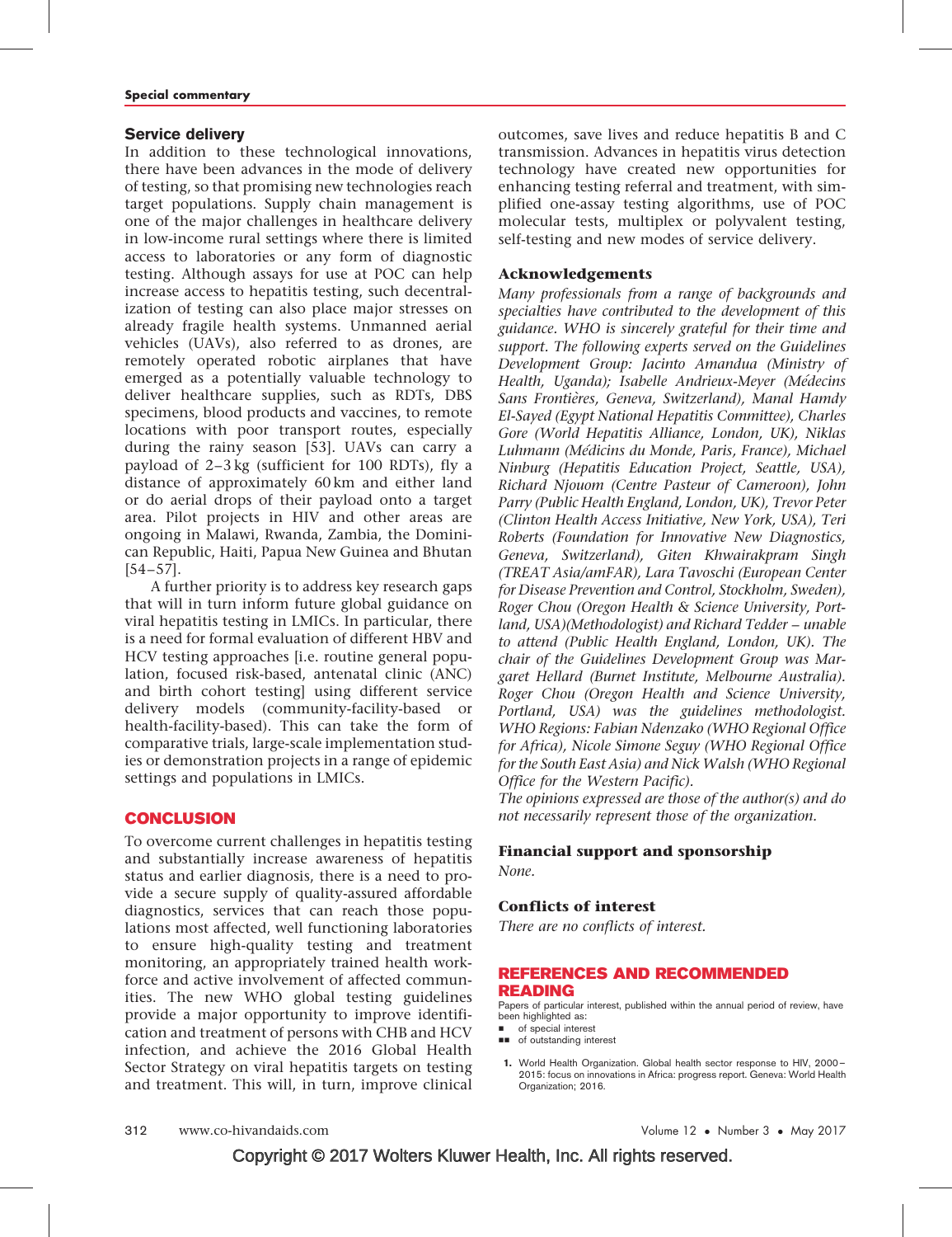- <span id="page-11-0"></span>2. Stover J, Andreev K, Slaymaker E, et al. Updates to the Spectrum model to estimate key HIV indicators for adults and children. AIDS 2014; 28:S427– S434.
- 3. Schweitzer A, Horn J, Mikolajczyk RT, et al. Estimations of worldwide prevalence of chronic hepatitis B virus infection: a systematic review && of data published between 1965 and 2013. Lancet 2015; 386:1546–

1555. This systematic review provides updated regional and global estimates of prevalence and burden of chronic hepatitis B infection.

- 4. Gower E, Estes C, Blach S, et al. Global epidemiology and genotype distribution of the hepatitis C virus infection. J Hepatol 2014; 61 (1 Suppl): S45–S57.
- 5. Basnayake SK, Easterbrook PJ. Wide variation in estimates of global prevalence and burden of chronic hepatitis B and C infection cited in published literature. J Viral Hepatitis 2016; 23:545–559.
- 6. GBD 2013 Mortality and Causes of Death Collaborators. Global, regional and national age specific all-cause and cause-specific mortality for 240 causes of death 1990–2013: a systematic analysis for the Global Burden of Disease Study 2013. Lancet 2015; 385:117–171.
- 7. Lok AS, McMahon BJ. Chronic hepatitis B. Hepatology 2007; 45:507– 539.
- 8. Shepard CW, Finelli L, Alter MJ. Global epidemiology of hepatitis C virus infection. Lancet Infect Dis 2005; 5:558–567.
- 9. Easterbrook P, Sands A, Harmanci H. Challenges and priorities in the management of HIV/HBV and HIV/HCV coinfection in resource-limited settings. Semin Liver Dis 2012; 32:147–157.
- 10. Sulkowski MS. Viral hepatitis and HIV coinfection. J Hepatol 2008; 48:353– 367.
- 11. Puoti M, Spinetti A, Ghezzi A, et al. Mortality for liver disease in patients with HIV infection: a cohort study. J Acquir Immune Defic Syndr 2000; 24:211– 217.
- 12. Peters L, Klein MB. Epidemiology of hepatitis C virus in HIV-infected patients. Curr Opin HIV AIDS 2015; 10:297–302.
- 13. Weber R, Sabin C, Friis-Møller N, et al. Liver-related deaths in persons infected with the HIV: the D:A:D study. Arch Intern Med 2006; 166:1632–1641.
- 14. Nikolopoulos GK, Paraskevis D, Hatzitheodorou E, et al. Impact of hepatitis B virus infection on the progression of AIDS and mortality in HIV-infected individuals: a cohort study and meta-analysis. Clin Infect Dis 2009; 48:1763–1771.
- 15. Easterbrook PJ, Platt L, Gower E et al. Global systematic review and meta-
- && analysis of the seroprevalence of HBV and HCV infection in HIV-infected persons. 8th IAS Conference on HIV Pathogenesis, Treatment and Prevention. 19–22 July 2015. Abstract no. TU PEB254.

This systematic review and meta-analysis provides new regional and global estimates of prevalence and burden of HIV–hepatitis B virus (HIV–HBV) coinfection in five different population groups and highlights important distinctions between epidemiology of HIV–HBV and HIV–hepatitis C virus (HIV–HCV) coinfection.

16. Platt L, Easterbrook PJ, Gower E, et al. Prevalence and burden of HCV co-&& infection among people living with HIV: a global systematic review. Lancet Infect Dis 2016; 16:797–808.

This systematic review and meta-analysis provides new regional and global estimates of prevalence and burden of HIV–HCV coinfection in five different population groups.

- 17. Stabinski L, O'Connor S, Barnhart M, et al. Prevalence of HIV and hepatitis B virus co-infection in sub-Saharan Africa and the potential impact and program feasibility of hepatitis B surface antigen screening in resource-limited settings. J Acquir Immune Defic Syndr 2015; 68 (Suppl 3):S274–S285.
- 18. Thio CL. 2009 Hepatitis B and human immunodeficiency virus coinfection. Hepatology 2009; 49 (5 Suppl):S138–S145.
- 19. Barth RE, Huijgen Q, Taljaard J, Hoepelman AI. Hepatitis B/C and HIV in sub-Saharan Africa: an association between highly prevalent infectious diseases. A systematic review and meta-analysis. Int J Infect Dis 2010; 14:e1024– e1031.
- 20. Rao VB, Johari N, du Cros P, et al. Hepatitis C seroprevalence and HIV coinfection in sub-Saharan Africa: a systematic review and meta-analysis. Lancet Infect Dis 2015; 15:819–824.
- 21. Benova L, Mohamoud YA, Calvert C, Abu-Raddad LJ. Vertical transmission of hepatitis C virus: systematic review and meta-analysis. Clin Infect Dis 2014; 59:765–773.
- 22. Floreani A. Hepatitis C and pregnancy. World J Gastroenterol 2013; 19:6714–6720.
- 23. Valle Tovo C, Alves de Mattos A, Ribeiro de Souza A, et al. Impact of human immunodeficiency virus infection in patients infected with the hepatitis C virus. Liver Int 2007; 27:40–46.
- 24. Thomas DL, Astemborski J, Rai RM, et al. The natural history of hepatitis C virus infection: host, viral, and environmental factors. JAMA 2000; 284:450– 456.
- 25. Greub G, Ledergerber B, Battegay M, et al. Clinical progression, survival, and immune recovery during antiretroviral therapy in patients with HIV-1 and hepatitis C virus coinfection: the Swiss HIV Cohort Study. Lancet 2000; 356:1800–1805.
- 26. Zollner B, Petersen J, Puchhammer-Stockl E, et al. Viral features of lamivudine resistant hepatitis B genotypes A and D. Hepatology 2004; 39:42–50.
- 27. Nelson NP, Easterbrook PJ, McMahon BJ. Epidemiology of hepatitis B infection and impact of vaccination on disease. Clin Liver Dis 2016; 20:607–628.
- WHO/UNICEF estimates of National Immunization coverage 2016. Available at: [www.who.int/immunization/monitoring\\_surveillance/routine/coverage/.../](http://www.who.int/immunization/monitoring_surveillance/routine/coverage/.../index4.html) [index4.html.](http://www.who.int/immunization/monitoring_surveillance/routine/coverage/.../index4.html) [Accessed 26 February 2017]
- key populations. Geneva: World Health Organization; 2014.
- of persons with chronic hepatitis B infection. Geneva: World Health Organization; 2015.
- viral drugs for treating and preventing HIV infection. Geneva: World Health Organization; 2016.
- of persons with chronic hepatitis, C infection. Geneva: World Health Organization; 2016.
- 33. Chang ML, Liaw YF. Hepatitis B flares in chronic hepatitis B: pathogenesis, natural course, and management. J Hepatol 2014; 61:1407–1417.
- practices and management in HIV clinics across sub-Saharan Africa, 2010– 2012. BMC Infect Dis 2017. (in press).
- && hepatitis. Geneva: World Health Organization; 2016 ; [http://www.who.int/](http://www.who.int/hepatitis/strategy2016-2021/)

New evidence-based global guidelines on who to test and how to test for chronic hepatitis B and C, and strategies for implementation.

38. Status of WHO prequalification of hepatitis diagnostics. Available at: [http://](http://www.who.int/diagnostics_laboratory/evaluations/pq-list/hcv/public_report/en) & [www.who.int/diagnostics\\_laboratory/evaluations/pq-list/hcv/public\\_report/](http://www.who.int/diagnostics_laboratory/evaluations/pq-list/hcv/public_report/en) [en](http://www.who.int/diagnostics_laboratory/evaluations/pq-list/hcv/public_report/en). [Accessed 26 February 2017]

Website provides updated information on status of quality assessments of hepatitis B and C assays for WHO prequalification.

- 39. Shimakawa Y, Toure-Kane C, Mendy M, et al. Mother-to-child transmission of hepatitis B in sub-Saharan Africa. Lancet Infect Dis 2016; 16:19–20.
- 40. Amini A, Varsaneux O, Kelly H, et al. Diagnostic accuracy of tests to detect Hepatitis B surface antigen: a systematic review of the literature and metaanalysis. BMC Infect Dis 2017. (in press).
- 41. Tang W, Chen W, Amini A, et al. Diagnostic accuracy of tests to detect hepatitis c antibody: a meta-analysis and review of the literature. BMC Infect Dis 2017. (in press).
- 42. Callahan JD, Constantine NT, Kataaha P, et al. Second generation hepatitis C virus assays: performance when testing African sera. J Med Virol 1993; 41:35–38.
- 43. World Health Organization. Sixty-third world health assembly. Resolution WHA63. 18 on viral hepatitis. Geneva: World Health Organization; 2010; [http://apps.who.int/gb/ebwha/pdf\\_files/WHA63-REC1/WHA63\\_REC1-en.pdf.](http://apps.who.int/gb/ebwha/pdf_files/WHA63-REC1/WHA63_REC1-en.pdf) [Accessed 20 June 2016]
- 44. World Health Organization. Sixty-seventh world health assembly. Resolution WHA67. 6 on hepatitis. Geneva: World Health Organization; 2014; [http://](http://apps.who.int/gb/ebwha/pdf_files/WHA67/A67_R6-en.pdf) [apps.who.int/gb/ebwha/pdf\\_files/WHA67/A67\\_R6-en.pdf](http://apps.who.int/gb/ebwha/pdf_files/WHA67/A67_R6-en.pdf). [Accessed 20 June 2016]
- 45. World Health Organization. WHO consolidated guidelines on HIV testing. Geneva: World Health Organization; 2016.
- 46. World Health Organization. Guidance for procurement of in vitro diagnostics and related laboratory items and equipment. Geneva: WHO; 2013; [http://](http://www.who.int/diagnostics_laboratory/procurement/131024_procurement_of_diagnostics_finalversion.pdf?ua=1) [www.who.int/diagnostics\\_laboratory/procurement/131024\\_procurement\\_of\\_](http://www.who.int/diagnostics_laboratory/procurement/131024_procurement_of_diagnostics_finalversion.pdf?ua=1) [diagnostics\\_finalversion.pdf?ua=1.](http://www.who.int/diagnostics_laboratory/procurement/131024_procurement_of_diagnostics_finalversion.pdf?ua=1) [Accessed 02 July 2016]
- 47. Cohn J, Roberts T, Amorosa V, et al. Simplified diagnostic monitoring for hepatitis C, in the era of direct acting antiviral treatment. Curr Opin HIV AIDS 2015; 10:369–373.
- 48. WHO/UNITAID. Hepatitis C medicines and diagnostics in the context of HIV/HCV co-infection: a scoping report. Geneva: WHO/UNITAID; 2013.
- 49. World Health Organization. The quality of HIV-related point-of-care testing: ensuring reliability and accuracy of test results. Geneva: World Health Organization; 2015; [http://www.who.int/hiv/pub/toolkits/handbook-point-of](http://www.who.int/hiv/pub/toolkits/handbook-point-of-care-testing/en/)[care-testing/en/.](http://www.who.int/hiv/pub/toolkits/handbook-point-of-care-testing/en/) [Accessed 02 July 2016]
- 50. Dusheiko G, Easterbrook P. Bringing to an end mother to child transmission of hepatitis B: a role for quantitative HBsAg? Hepatology 2016; 64:1408– 1410; Editorial.
- 51. Lange B, Cohn J, Roberts T, et al. Diagnostic accuracy of serological diagnosis of hepatitis C and B using dried blood spot samples: two systematic reviews and meta-analyses. BMC Infect Dis 2017. (in press).

29. Consolidated guidelines on HIV diagnosis, prevention and treatment among

- 30. World Health Organization. Guidelines for the prevention, care and treatment
- 31. World Health Organization. Consolidated quidelines on the use of antiretro-
- 32. World Health Organization. Guidelines for the screening, care and treatment
- 
- 34. Coffie PA, Egger M, Vinikoor MJ, et al. Trends in viral hepatitis B screening
- 35. World Health Organization. WHO global health sector strategy on viral [hepatitis/strategy2016–2021/](http://www.who.int/hepatitis/strategy2016-2021/). [Accessed 09 January 2017]

First global strategy on hepatitis that sets out a series of impact and service delivery targets as well as priority actions for countries and WHO to achieve these

- 36. Easterbrook P, Johnson C, Figueroa C, Baggaley R. HIV and hepatitis testing: global progress, challenges and future directions. AIDS Rev 2016; 18:3–14.
- 37. && World Health Organization. Guidelines on hepatitis B and C testing. Geneva: World Health Organization; 2017.

# Copyright © 2017 Wolters Kluwer Health, Inc. All rights reserved.